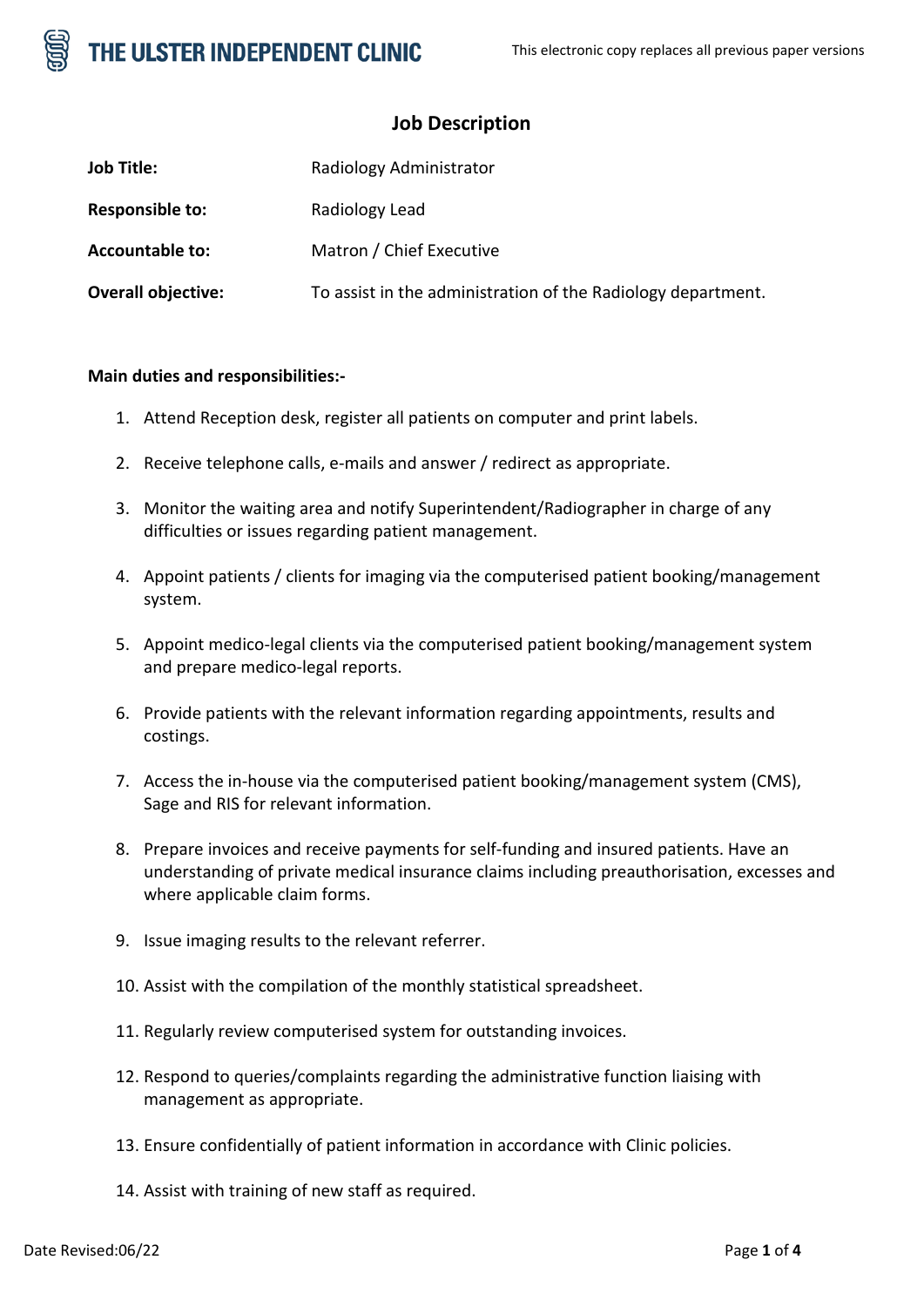#### **General Duties**

- 1. Read, understand and adhere to all Ulster Independent Clinic policies and procedures.
- 2. Undertake any educational programme deemed necessary and attend all mandatory inservice training and lectures.
- 3. Comply with the Ulster Independent Equal Opportunities Policy at all times.
- 4. Actively participate and contribute to the continuous improvement of the service in own work area.
- 5. Carry out all duties & responsibilities in accordance with Health & Safety policies and statutory regulations.
- 6. Communicate effectively with all users of service, being courteous and respectful at all times.
- 7. Participate in annual performance review and maintain own personal development file.
- 8. Is responsible for own professional development and maintenance of knowledge and skills according to professional guidelines.
- 9. Adhere to and abide by professional code at all times (where relevant).

*The above is not an exhaustive list of duties and should be regarded as providing guidelines in which the individual works. This job description is subject to review in light of changing circumstances and operational requirements.*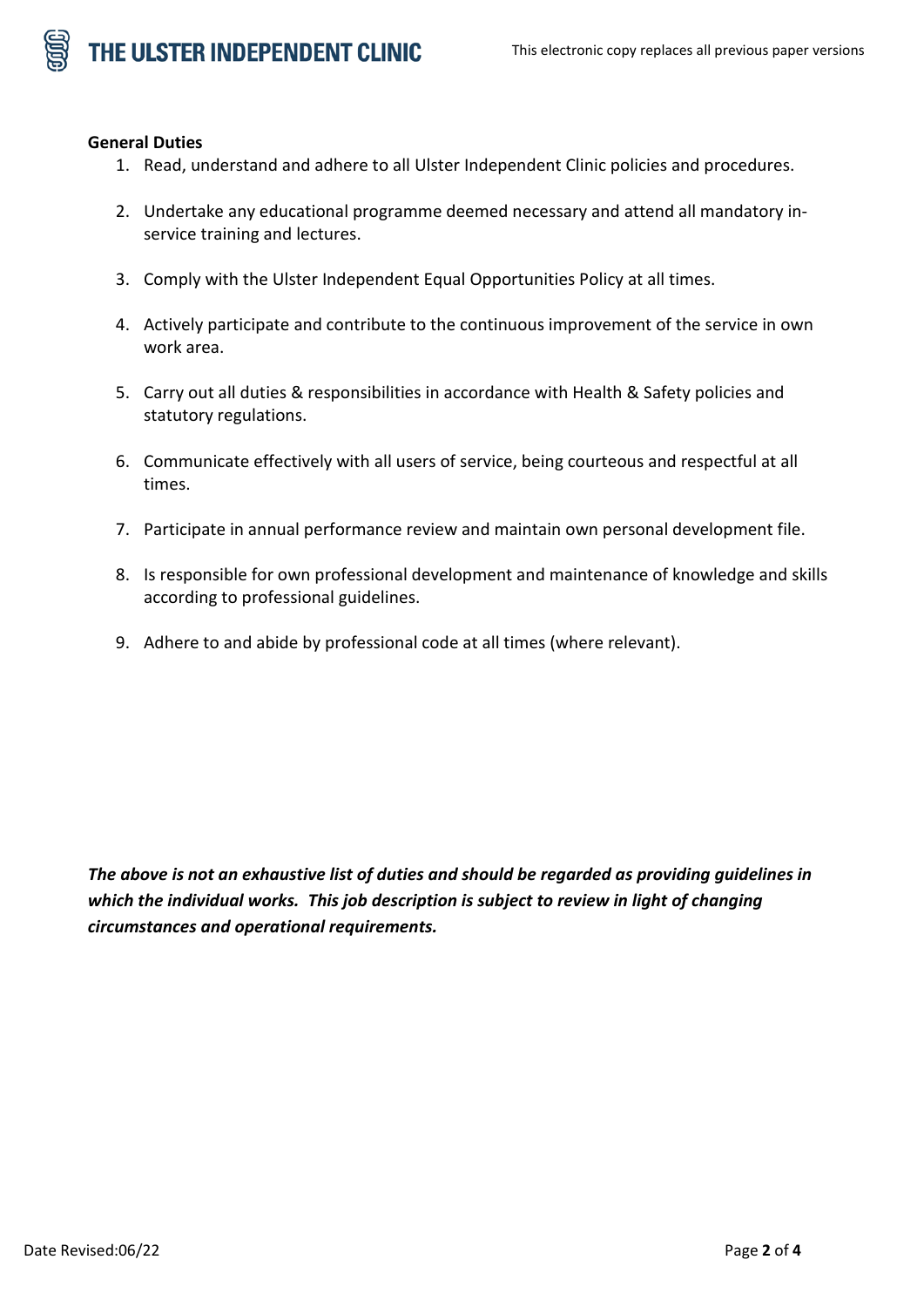

| <b>Experience</b>                                 | Experience of frontline patient<br>care.<br>2 years + Experience in booking<br>and processing appointments,<br>through the use of a computerised<br>patient booking/management<br>system.                                                                                                                                                                                                                                                          | Experience in booking a high<br>volume of medical appointments,<br>through the use of a computerised<br>patient/management booking<br>system.<br>Experience of working in an imaging |
|---------------------------------------------------|----------------------------------------------------------------------------------------------------------------------------------------------------------------------------------------------------------------------------------------------------------------------------------------------------------------------------------------------------------------------------------------------------------------------------------------------------|--------------------------------------------------------------------------------------------------------------------------------------------------------------------------------------|
|                                                   | <b>Excellent MS office skills</b>                                                                                                                                                                                                                                                                                                                                                                                                                  | department.<br>Experience of switchboard duties in<br>a patient care environment.                                                                                                    |
| Education/<br>Qualifications /<br><b>Training</b> | 5 GCSEs including English and<br>Mathematics at Grades A-C (or<br>equivalent).                                                                                                                                                                                                                                                                                                                                                                     | Evidence of having completed<br>formal training in the use of a<br>computerised patient<br>booking/management booking<br>system.<br><b>ECDL</b> qualification                        |
| <b>Other</b><br>Competencies:                     | Computer literate.<br>Proficient in the use of a<br>computerised patient<br>booking/management system.<br>The post holder will be required to<br>be flexible in their working pattern<br>to meet service needs e.g. shifts<br>Satisfactory completion of the<br>following checks:<br>References<br>**Evidence of right to live and<br>work in UK<br><b>Health screening</b><br><b>Qualification checks</b><br>Satisfactory *ACCESSNI<br>clearance. |                                                                                                                                                                                      |

# **Personnel Specification**

- - Teamworking
	- Strong Patient Focus
	- Effective Communication and Interpersonal Skills
	- Planning and Organising
	- Honesty and Integrity
	- Good attention to detail